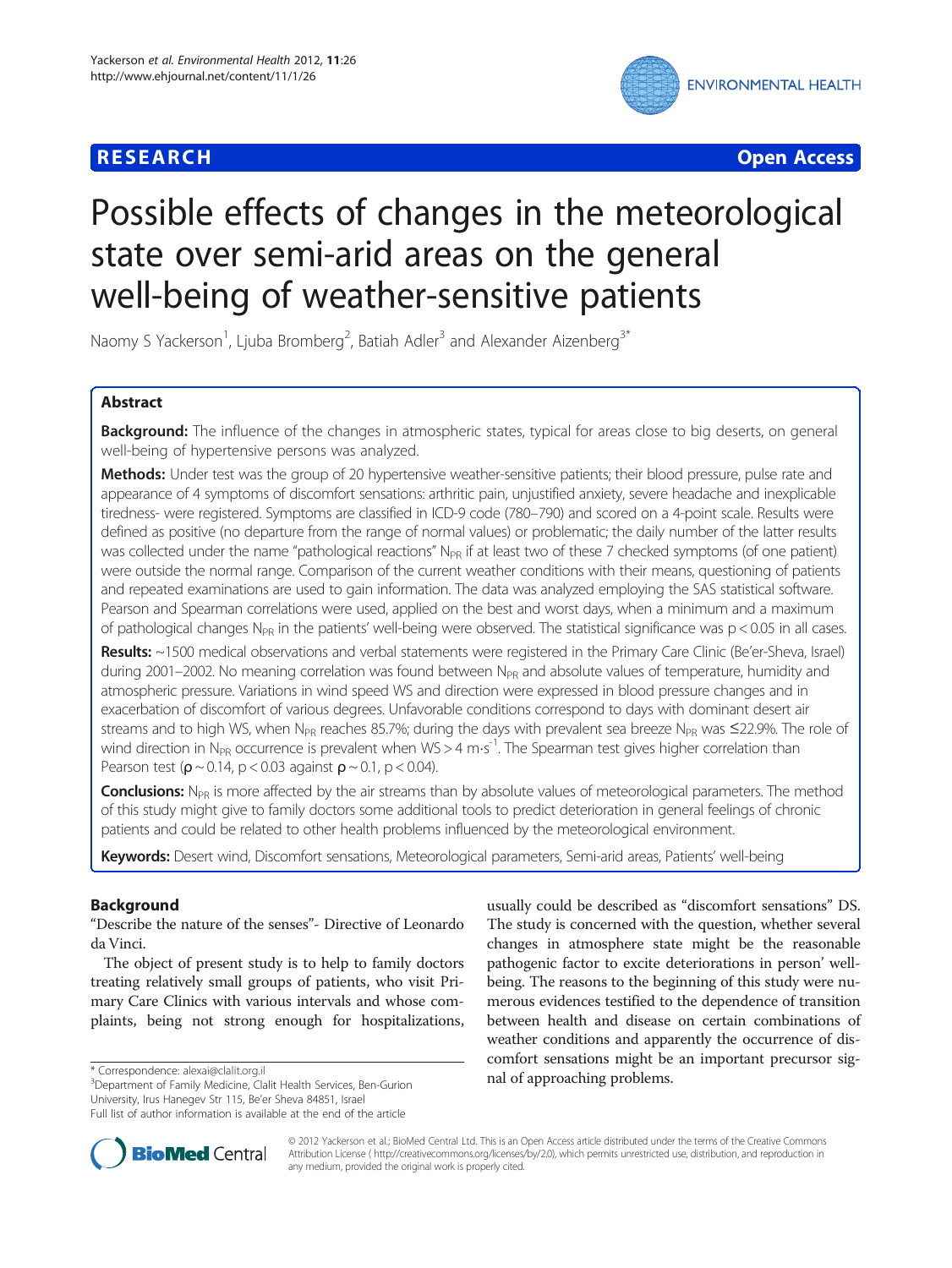With respect to reactions to short-term weather variations, people can be divided into two main groups: weather- resistant and weather- sensitive. A healthy person, belonging to the first group, has stable behavior in several combinations of climatic conditions, as well as a variety of mechanisms which protect him against environmental harm. The term "weather sensitivity" is used as the definition for impairment of well-being and/or incidence of symptoms or exacerbations of diseases related to weather changes [[1\]](#page-6-0). Weather-sensitive people comprise up to 30% of whole mankind, while the percentage of this subpopulation in higher risk groups (e.g., among aged persons, pregnant women and persons with chronic diseases) can reach 50–85% [\[1-6](#page-6-0)]. For this group of people variations in almost every climatic, meteorological or seasonal parameter may be the trigger for acute diseases or aggravation of chronic problems. Since the nervous and endocrine networks are among the first to respond to several changes in atmospheric state, the most common weather-triggered biological disorders have a psychological, emotional or behavioral character. The overwhelming majority of the initial stage in the development of weather-triggered responses is expressed as unpleasant or discomfort sensations DS. Many people blame weather sensitivity for having a sour mood, restlessness, increased irritability, anxiety, fatigue, lack of concentration, sleep disorders, headache, phantom, scar and rheumatic pain, etc., indicating different meteorological factors in accordance with the geographical location of a given area [[7-16\]](#page-6-0).

The World Health Organization defines human health as a state of complete well-being and not merely as the absence of disease or infirmity. Then medical practice discriminates usually between health disorders and discomfort feelings DS. Broadly speaking, comfort is the state of general satisfaction and relaxation (ASHRAE) [[17\]](#page-6-0), whereas discomfort is accompanied by unpleasant or inconvenient feelings of disharmony, or some mental or physical distress, etc. As usual, it is exacerbation of general sensations, being not enough strong cause for hospitalization but might be a precursor of probable health problems; patients with such symptoms resort firstly to the help of their family doctors and are treated in Primary Care Clinics. The unique role and opportunity of physicians is to convey to patient the information about the possible risks due to changes in environment conditions. Our study tries to supply them an additional tool in their daily work.

The influence of synoptic conditions on hypertensive persons was confirmed by numerous studies [[1,18-20](#page-6-0)]; usually authors emphasized the decisive role of weather complexes, including jointly some parameters.

This research cuts across basic and atmospheric physics and electricity on the one hand and health sciences on the other hand; it is the collective work of specialists from the Department of Electrical and Computer Engineering, Department of Computer Sciences of Ben- Gurion University and Clalit Health Service (Negev District).

# Methods

Combination of medical investigation and experimental studies, including the survey of experimental data, comparison of the current weather conditions with their weekly means, questioning of patients and repeated examinations was used to gain information and to enable its further treatment.

# Collection of meteorological information

The Israeli semi-arid Negev, located on the Northern border of the huge deserts of Saudi Arabia and Sinai as a narrow strip on the eastern shore of the Mediterranean Sea, belongs to the subtropics climatic zone with quite predictable seasonal weather oscillations. But however, the daily weather state is regarded as quickly and unpredictably changeable and the main reasons of atmosphere perturbations are air streams.

The current weather is described by the diurnal distribution of atmospheric pressure Pr, temperature T, relative humidity RH, overall daily differences of T:  $\Delta T$  =  $T_{\text{max}}$  -  $T_{\text{min}}$ , of RH:  $\Delta(RH)$  = RH<sub>max</sub> - RH<sub>min</sub> and of Δ(Pr) and wind speed WS and direction WD. Data are measured 24 times every day with 1–hour interval in the meteorological stations of the Electrical Engineering department and Israeli Meteorological Services and sampled by a computing environment, which propagates them in the form of computerized files.

# Collection of medical information

The experiment is based on the observations and collection of information made in a Primary Care Clinic of Clalit Health Service, which is the biggest medical facility in the South of Israel for a population of approximately 500,000. The patients are the local Negev residents from all ethnic neighborhoods. 20 permanently treated hypertensive patients (14 females and 6 males) were under the control of their family doctors during 2001–2003 (18 months).

They were informed about the goals and rules of the project and signed an informed consent approved by the local Helsinki Committee; however to avoid bias in answers, the purpose of the inquiry was explained them without mentioning its connection with a special atmospheric state.

They were chosen as a group under the test, since hypertension is the most common chronic disease and number one cause for visits to Primary Care physician by chronic patients. The patients were aged >45 and 65% of them were older than 65.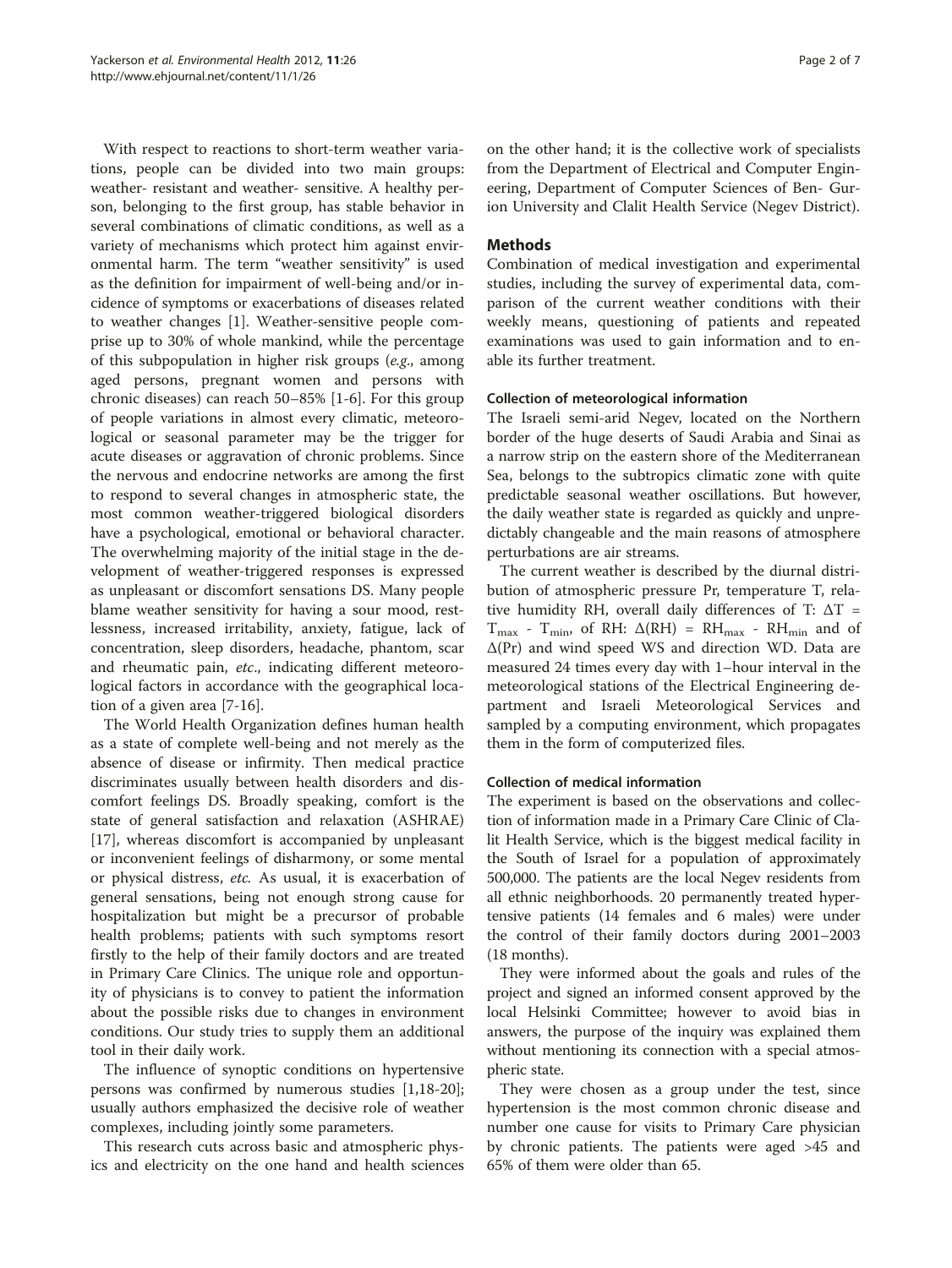<span id="page-2-0"></span>Control lists were distributed to the persons under the test and everyone was informed about the methods for filling a detailed questionnaire, about his daily habits, activity and well-being (e.g., appetite, sleeplessness, tiredness, ability to act under stress situations, smoking and alcohol drinking); they were asked to write down every restive symptom. Patients were instructed how and when to measure arterial blood pressure BP and pulse rate. During the research all patients were invited to the Clinic to repeat several basic procedures. In every contact with a family doctor the BP of patient were recorded and he was asked to answer questions related to his general symptoms on that particular day (and if he was able- on 1–2 previous days). The accent in initial part of the study was on the occurrence in tested patients of 4 symptoms of discomfort sensation DS, as well as on the measured imbalance of BP.

These symptoms of discomfort defined by ICD −9 code (780–790) as symptoms/signs, were chosen because of the big ratio of such reactions in weather-sensitive as compared to weather-resistant persons, namely: arthritis pain - 26:8, headache - 44:13, unjustified anxiety - 30:9 and increased tiredness - 21: 5 [[4\]](#page-6-0), v1: [\[3-11\]](#page-6-0). Symptoms are scored on a 4-point scale, ranging from 0 (does not), 1 (mild), 2 (moderate) and 3 (severe), without defined differences of magnitude between them or identity of proportionality. Each of the results of verbal statements and objective measurements was placed in one of two categories - positive (no departure from the range of normal values) or problematic (values outside the normal range). Under the name "pathological reactions" the daily number of the latter results  $N_{PR}$  was collected in the final treatment only if at least two of these 7 checked symptoms (of one patient) were outside the normal range.

# Statistical treatment

The influence of the changes in atmospheric states, typical for areas close to big deserts on the well-being of weather-sensitive patients, as a precursor of probable health problems, was analyzed.

Method of verbal statements as a basis for medical conclusions is widely used in practice, e.g., reports in Pain Laboratories or description of DS, regarding for many paragraphs from ICD-9 code (780–790), are the legal cause for hospitalization. Therefore the complaints of patients about intensified discomfort feelings must be taken by their family doctors as possible important precursors and treated accordingly.

Relations between various atmospheric parameters and pathological responses were checked by Pearson and Spearman tests implemented employing the SAS statistical software. Correlation is used for a bivariate analysis that measures the level of association between two variables. Spearman's rank correlation is a non- parametric measure of the degree of association monotonic between

the two variables; recall Pearson's correlation is used to measure the degree of linear relationship between two variables.

The main difficulties in a choice of statistical method are that patient is not sure to visit Clinics with definite intervals or in the days when he feels not well; quite the reverse- he prefers then to stay at home. Further, meteopathic reactions of individuals are manifested with some delays from the action of the trigger and then it is almost impossible to define the real time of a person's exposure to a detrimental factor. Therefore it can be acceptable to



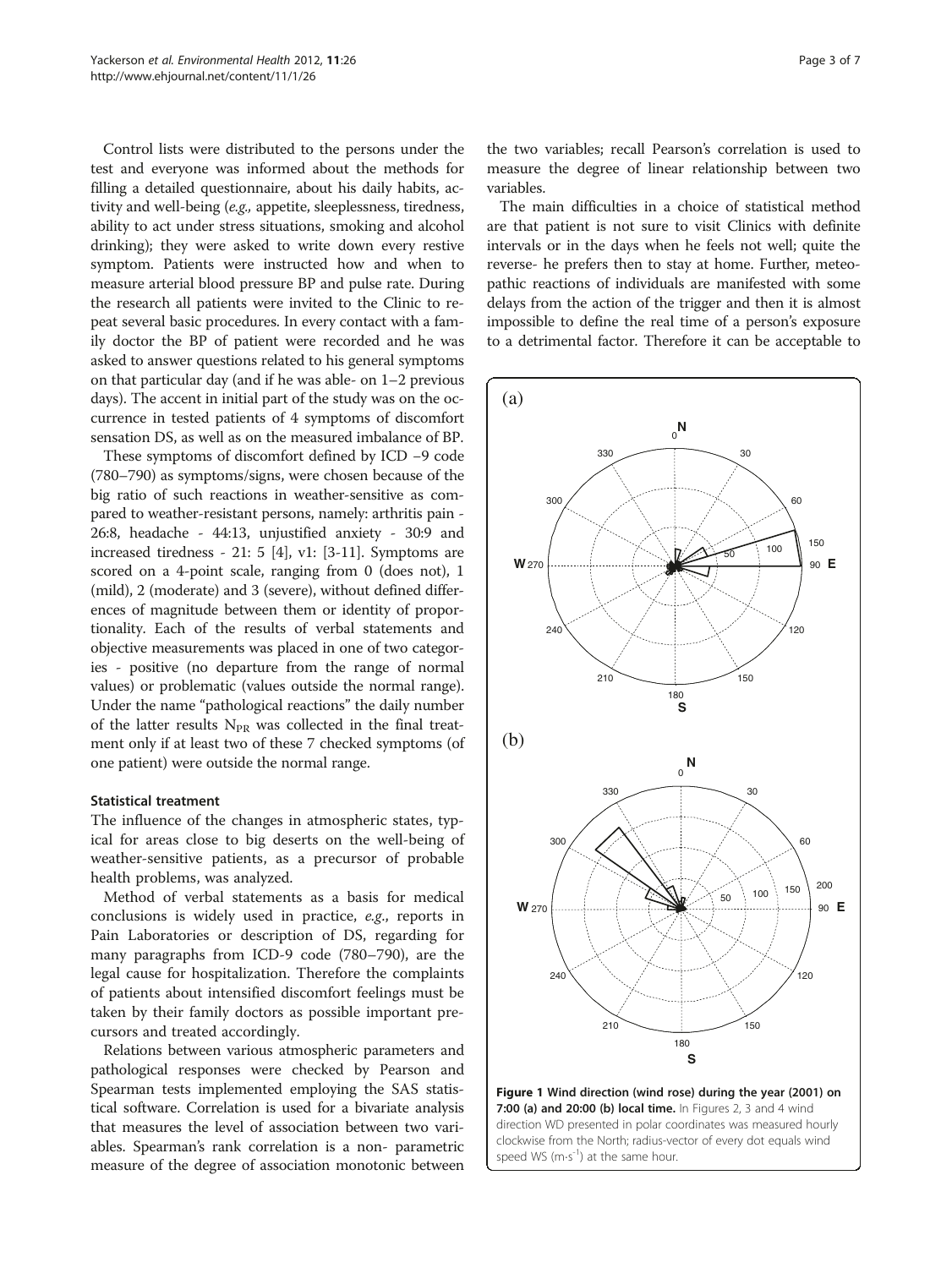| Stable periods (Local time) 1pm-10pm   |                                                                                                                                                             | 1am-11am                            |
|----------------------------------------|-------------------------------------------------------------------------------------------------------------------------------------------------------------|-------------------------------------|
| Dominant wind rotation                 | From W to N-W (appr ~ 230 <sup>0</sup> –330 <sup>0</sup> clockwise from the North) From N-E to S (appr ~ $10^0$ –200 <sup>0</sup> clockwise from the North) |                                     |
| Kind of wind                           | Sea breeze                                                                                                                                                  | Continental                         |
| Wind speed WS                          | $15-25$ km $\cdot$ hr <sup>-1</sup>                                                                                                                         | $2 - 8$ km $\cdot$ hr <sup>-1</sup> |
| Unstable periods (Local time) 10pm-1am |                                                                                                                                                             | $11am-2pm$                          |

<span id="page-3-0"></span>Table 1 Averaged characteristics of air streams during 24-hour cycle (Northern Negev)

control, what kind of synoptic situation was dominated on the particular day when the specific biological reaction took place. As the set of measurements increases and results are spread over longer periods, the background noise becomes too "loud"; but some interesting results were obtained when correlation tests were applied to the measured meteorological parameters only in the best days  $D_{\rm B}$ , during which minimum pathological reactions  $N_{\rm PR}$  is observed, and to the same number of the worst days  $D_W$ during which maximum  $N_{PR}$  are registered - 5, 10 and 15 of both kinds of day; in that case all instances except for those situations were omitted. The statistical significance was tested at  $p < 0.05$ .

# Results and discussion

Approximately 1500 measurements and results of questioning were documented between March 1, 2001 and November 1, 2002.

# Short general explanations

As any biological system, the human is alive due to permanent exchange of matter and energy between him and his environment and then the balance, usually referring to their steady flows, ensures smooth functioning of individuals; then biological effects may occur as responses to any violation in the external order. Instability in every one of atmospheric parameters or some of them, acting together, can disturb any part of an organism and, therefore, become a trigger either for discomfort sensations DS, acute diseases or aggravation of chronic problems. Nevertheless, persons from the group with increased risk are particularly dependent on disturbances in the regular atmospheric state, as a special susceptibility factor.

Generally pathogenic meteorological situations may be determined as changing weather. After primary analysis the effect of either T, RH or atmosphere pressure as meteopathic parameter was found to be weak; moderate changes in the absolute values of such parameters influence  $N_{PR}$  slightly and their effect becomes less as improved housing conditions, cooling and heating apparatus and increased indoor occupation, reducing the impact of external weather conditions. Apparently there are several composite factors which could play decisive role in DS occurrence by provoking atmosphere state distortion. After considering other complex parameters (e.g., discomfort index) authors decided to use one of the most changeable climatic characteristics - air streamsas decisive influential factor in the human state of wellbeing. Two parameters – wind speed WS and wind direction WD - were measured.

Generally there are two stable intervals during the day, when the direction of air streams WD varies in definite ranges but is not changed to the opposite. Periods, when WD is significantly unstable, vary slightly from season to season and last approximately from 11 am – 2 pm and 10 pm – 1 am of local time (Figure [1;](#page-2-0) Table 1).

| Number of WD WD measurements            | During 5 $D_W$ | During $D_B$ | During 10 D <sub>w</sub> | During 10 $D_R$ | During $15D_w$ | During $15D_B$ |
|-----------------------------------------|----------------|--------------|--------------------------|-----------------|----------------|----------------|
| Sector 10-200 <sup>0</sup>              | 47             | 29           | 81                       | 72              | 104            | 116            |
| Sector 230-330 <sup>0</sup>             | 45             | 69           | 86                       | 122             | 159            | 164            |
| Intermed sector                         | 28             | 22           | 50                       | 23              | 74             | 76             |
| $N_{\text{TOT}}$                        | 120            | 120          | 217                      | 217             | 337            | 356            |
| $N_{\text{DFS}}$ : $N_{\text{TOT}}$ (%) | 39.2           | 24.2         | 37.3                     | 33.2            | 30.9           | 32.6           |
| N <sub>INT</sub> : N <sub>TOT</sub> (%) | 22.5           | 18.3         | 23.0                     | 10.6            | 22.0           | 21.3           |

Table 2 Direction of wind recorded during the  $D_B$  and  $D_W$  days (24 measurements per day)

Key for Table 2: Number of measurements of WD.

Intermediate- measurements of WD in the sector of unstable WD (under undisturbed weather conditions).

 $N_{TOT}$  - total number of measurements during  $D_W$  and  $D_B$ 

N<sub>DES</sub>: N<sub>TOT</sub> - Ratio of WD measurements in the sector of 10-200<sup>0</sup> to N<sub>TOT</sub> in %.

 $N_{\text{INT}}$ : N<sub>TOT</sub>- Ratio of WD measurements in intermediate sector to N<sub>TOT</sub> in %.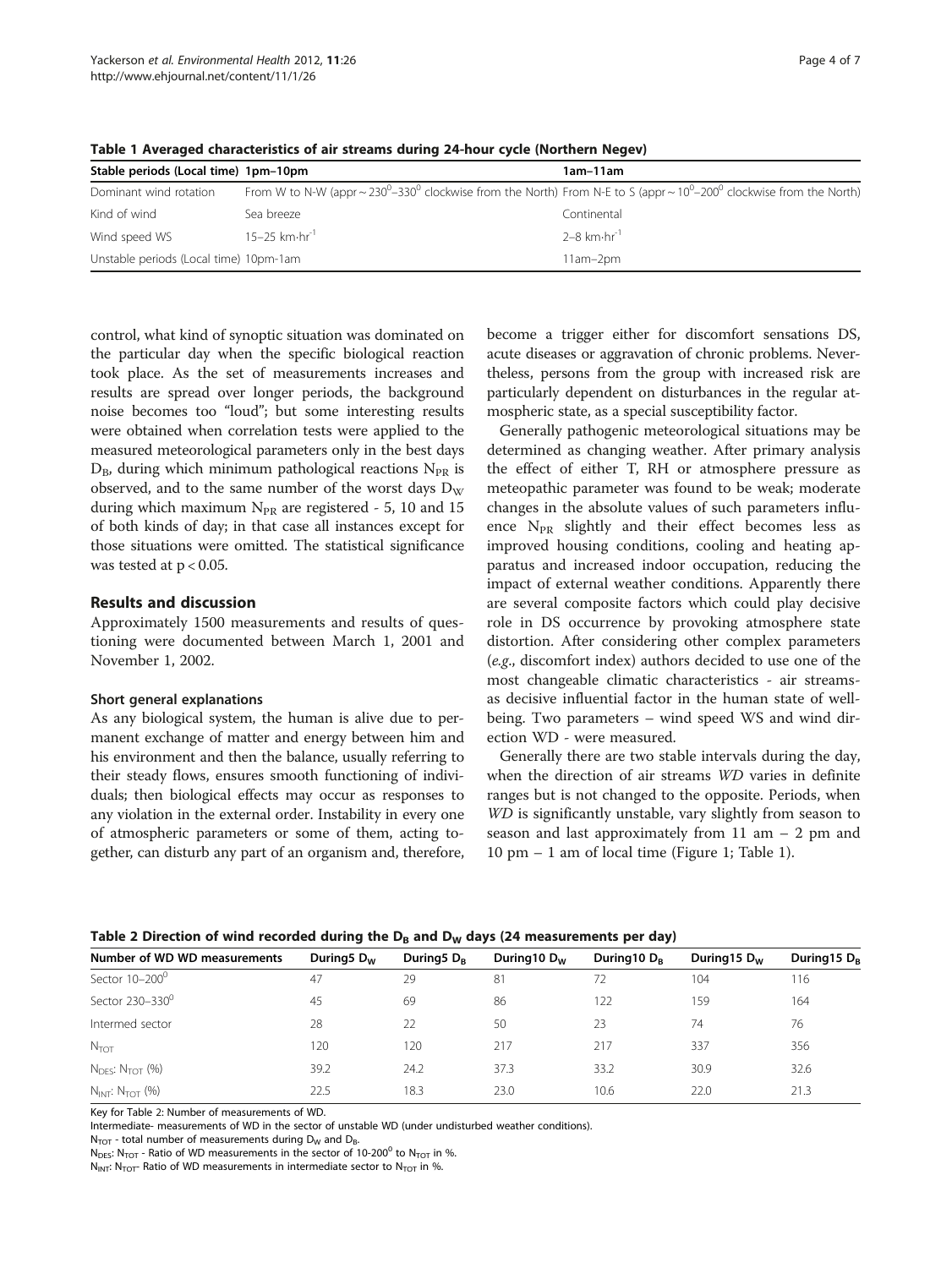<span id="page-4-0"></span>Table 3 Range of pathological reactions  $N_{PR}$  (in %) registered during the worst  $(D_w)$  and the best  $(D_B)$  days

| Days $5 D_W$ | $5 D_{\rm B}$ 10 $D_{\rm W}$ 10 $D_{\rm B}$ 15 $D_{\rm W}$ 15 $D_{\rm B}$ |  |  |
|--------------|---------------------------------------------------------------------------|--|--|
|              | N <sub>PR</sub> 71.4-85.7% 0-9.5% 57.1-85.7% 0-22.9% 50-85.7% 0-22.9%     |  |  |

# Wind-triggered biological reactions

Inhabitants in transient geographic areas located between a sea basin and huge deserts, as the Israeli South is, are especially sensitive to winds. In our region two dominant air streams bring with them opposite changes in the atmosphere [[4,21-23\]](#page-6-0). Wet, fresh, moderate, maritime breeze renders a sedative action. Hot, dry, highly electrified dusty desert winds bring with them variations in the content and concentration of air-suspended particles, in distributions of Pr, T, RH and other parameters. The instability of every one of these factors or some of them, acting together, may cause aggravation of chronic diseases but especially the worsening of general feelings and occurrence of DS, such as depression, violation of routine behavior, nervous tension, emotional conflicts, etc. [\[8](#page-6-0)-[11,24-28\]](#page-6-0).

No meaning correlation was found between  $N_{PR}$  and absolute values of temperature, humidity and atmospheric pressure. Variations in wind speed WS and direction were expressed in blood pressure changes nonsynonymous, since patient' reactions are of different kinds; however significant DS exacerbation of various degrees takes place. During the "best days" the sea winds are registered more frequently than in the worst days (Tables [2\)](#page-3-0). Unfavorable conditions correspond to days with dominant desert air streams and to high WS, when  $N_{PR}$  reaches 85.7%; during the days with prevalent sea breeze  $N_{PR}$  was ≤22.9% (Table 3).



Results of the study confirm that strong winds can be essential stressors in themselves. The most favorable weather conditions for the patients' feelings are found with weak  $(WS < 2 \text{ m·s}^{-1})$  winds of all directions, but deterioration in comfort state starts to manifest itself from much weaker desert winds than from western ones (Figures 2, 3 and 4); obviously, weather-sensitive patients tolerate an increase in the speed of a sea breeze more easily than in the speed of desert air streams. As the set of controlled days increases, the correlation coefficient (WS, N<sub>PR</sub>) decreases from 0.29 (p ~ 0) to 0.08 (p < 0.05) (Table [4\)](#page-5-0).

Mostly the role of WD instability in the occurrence of pathological reaction starts to be significant from  $WS > 4 \text{ m} \cdot \text{s}^{-1}$  (Figures 2, 3 and 4). Variations in directions of desert winds influence  $N_{PR}$  (p < 0.03), but no



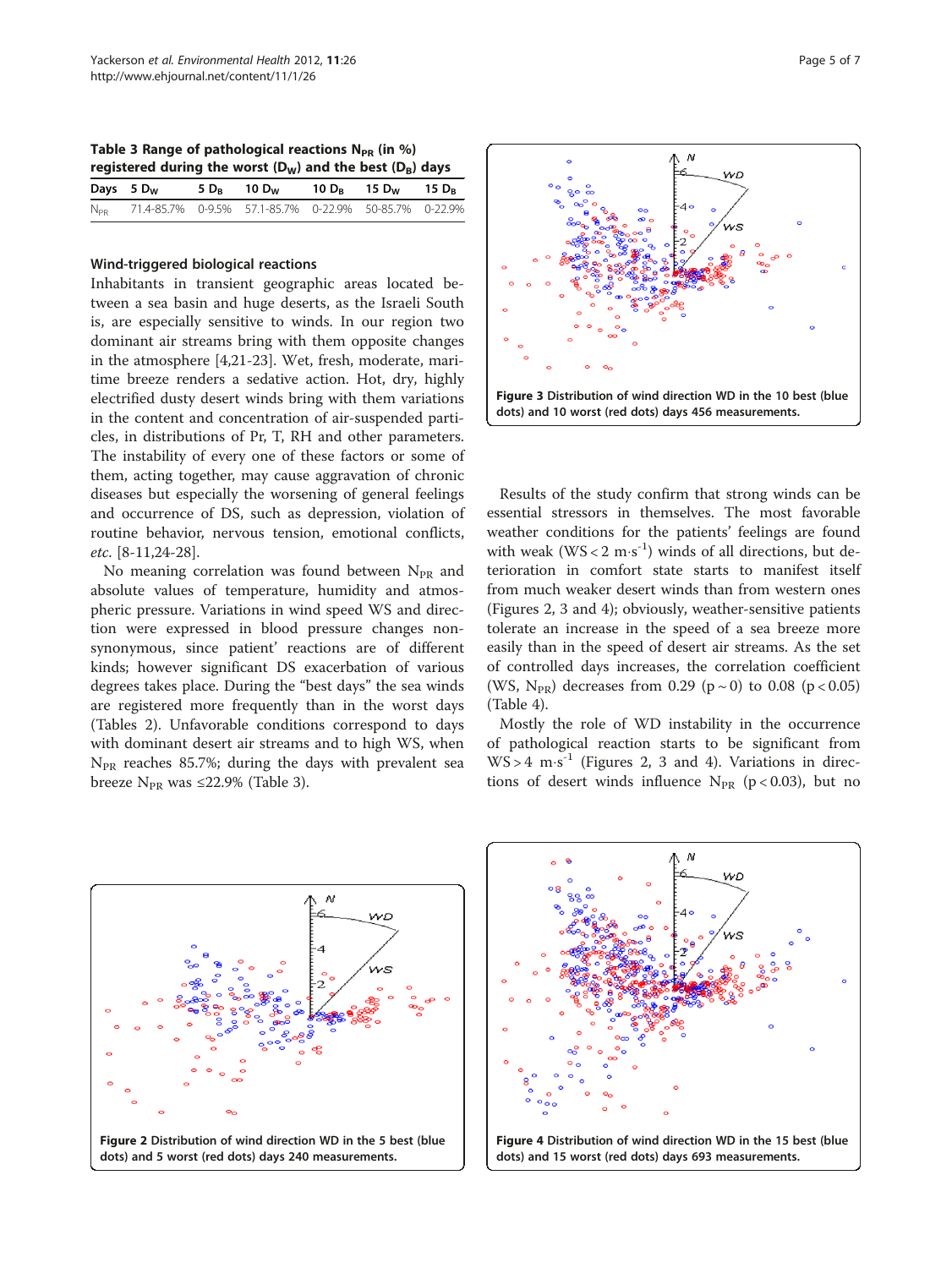| Number of<br>$D_B$ and $D_W$ | Number of<br>measurements | $\rho$ WS, N <sub>PR</sub><br>Spearman | p-value<br>Spearman | $\rho$ WS, N <sub>PR</sub><br>Pearson | p-value<br>Pearson |
|------------------------------|---------------------------|----------------------------------------|---------------------|---------------------------------------|--------------------|
|                              | 240                       | 0.29                                   | < 0.0001            | 0.29                                  | < 0.0001           |
| 10 <sup>°</sup>              | 456                       | 0.14                                   | 0.003               | 0.097                                 | 0.038              |
| 15                           | 693                       | 0.08                                   | 0.031               | 0.050                                 | 0.191              |

<span id="page-5-0"></span>Table 4 The main results of statistical treatment by Spearman and Pearson tests (correlation coefficients ρ between variations in WS and  $N_{\text{pp}}$ )

similar correlation is found under westerly streams. It is a logical result, because the former do not differ in essence in their characteristics, being defined mainly by their origin- deserts, while sea breeze loses its distinguishing features with its motion toward the limits of the sector, where it blown and where the hot dry breath of desert becomes prevalent. The Spearman test gives higher correlation than Pearson test ( $\rho \sim 0.14$ , p < 0.03 against  $\rho \sim 0.1$ , p < 0.04).

# Conclusions

Rising of wind speed or variations in the direction of desert air streams were expressed in exacerbation of discomfort sensations of various degrees. Most unfavorable conditions correspond to days with dominant desert air streams and  $WS > 4 \text{ m} \cdot \text{s}^{-1}$ .

No meaning correlation was found between  $N_{PR}$  and absolute values of temperature, humidity and atmospheric pressure. Though the influence of T and RH on the DS is expected, but their effect becomes less as housing conditions improve and indoor occupation increases. Cooling and heating apparatus reduce the impact of external weather conditions, too.

The results of this study may be important for family doctors, dealing with chronically ill (and therefore weather-sensitive) persons. The routine weather forecast may help them to predict the growth of several pathological responses not enough strong for hospitalization, to warn the patients about stressful situations and to take necessary precautions for the relief of discomfort sensations in their permanently treated patients.

Doctor-patient contacts included the compilation of personal questionnaires, in combination with meteorological observations and investigations in the atmospheric physics, could be very helpful for the clearance and explanation of some aspects of the environmental sciences and for the daily struggle against discomfort in human life.

# Appendix

# The shortened list of wind-triggered detrimental symptoms

Apathy, fatigue, sleeplessness; aggressiveness, discomfort, nervous tension, exhaustion or depression, acute sickness, reduction of concentration, decrease of self-control in reaction speed, restlessness, nightmares, illogical thinking, memory weakening, relaxation of attention and motivation, etc.

Divergence from normal behavior that is not reasonable or expected under the circumstances: diverse changes of mood, apathy, decrease in concentration ability and of self-control in reaction speed, problems of sleeplessness, aggressiveness, restlessness.

Headache, hypertension, heart troubles, breathing difficulties, atrobolic arthritis pain, physical tiredness and many others.

# Abbreviations

DS: Discomfort sensations; WS: Wind speed in m·s<sup>-1</sup> or km·hr<sup>-1</sup>; WD: Wind direction in  $^0$  clockwise from the North; T: Temperature in  $^{\circ}$ C (maximum- T<sub>m</sub>; minimum-  $T_{min}$ ); RH: Relative humidity in % (maximum- RH $_{min}$ ; minimum-RH<sub>min</sub>); N<sub>PR</sub>: Number of pathological reactions in patient's well being (the changes were outside his normal range); D<sub>w</sub>: "worst days", during which maximum N<sub>PR</sub> was observed;  $D_B$ : "best days", during which minimum N<sub>PR</sub> was observed;  $\Delta T = T_m - T_{min}$ : Overall daily differences of T (and of each parameter correspondently).

# Competing interests

The authors declare that they have no competing interests.

# Authors' contributions

Dr. Batiah Adler collected experimental data. PhD Ljuba Bromberg made statistical treatment. Dr. Alexander Aizenberg worked on the medical aspect of this study and made general editing of this report. PhD Naomy Yackerson wrote the rest and made general editing of this report. All authors read and approved the final manuscript.

# Acknowledgment

The authors wish cordially to thank Prof. Daniel Berend for his significant help in the working up the statistical method and processing of experimental data, PhD Ljuba Sapir for her participation in the discussion on the statistical method and Mr. Peter Lambert for editing of this report.

# Author details

<sup>1</sup>Department of Electrical and Computer Engineering, Ben-Gurion University of the Negev, Be'er-Sheva, Israel. <sup>2</sup>Department of Mathematics, Ben-Gurion University of the Negev, Be'er-Sheva, Israel. <sup>3</sup>Department of Family Medicine, Clalit Health Services, Ben-Gurion University, Irus Hanegev Str 115, Be'er Sheva 84851, Israel.

Received: 23 July 2011 Accepted: 15 March 2012 Published: 16 April 2012